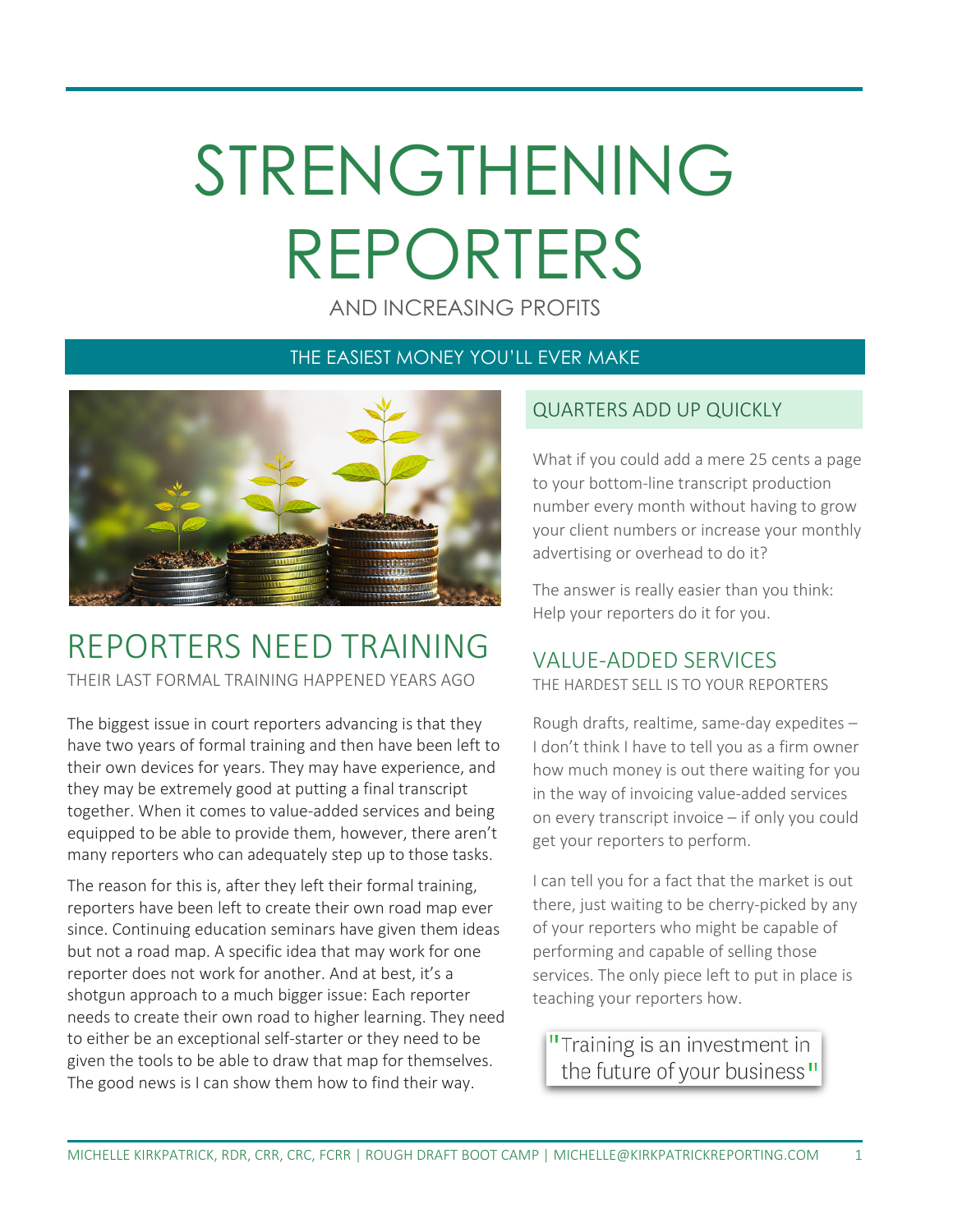"Rough Draft Boot Camp" has been created to dangle the<br>idea of extra income in front of your reporters while idea of extra income in front of your reporters showing them what creating their own road map looks like.



## IT'S HARD WORK

I'm not going to kid you (or them); it's hard work. We're talking about deciding to go for that extra degree and then backtracking to write the curriculum for it in order for them to be able to graduate from their own program.

It can be done! Reporters are known for having grit and tenacity. If they didn't possess these traits, they wouldn't even be a court reporter in the first place. It's that completely reinventing the wheel in order to improve their realtime skills so that they can "finally arrive" that's been the hard part. ipletely reinventing the wheel in order to improve the<br>time skills so that they can "finally arrive" that's been<br>hard part.<br>eporters started with similar basic methods in theory

All reporters started with similar basic methods in theory and style as their colleagues by the time they graduated from court reporting school and then started building upon that individually in ways that made sense to them in order to evolve into becoming an experienced court reporter. This is because there are no advanced court from court reporting school and then started building<br>upon that individually in ways that made sense to them in<br>order to evolve into becoming an experienced court<br>reporter. This is because there are no advanced court<br>repor advance after leaving school is the only way.

So what started out as four or five different ways to write advance after leaving school is the only way.<br>So what started out as four or five different ways to write<br>things after leaving school with those basic theories and ways of writing has now turned into 37,000 court reporters doing things 37,000 different ways.

#### ROUGH DRAFTS, ROUGH DRAFTS EVERYWHERE DRAFTS EVERYWHERE

#### HELP IS JUST AROUND THE CORNER

I can help your reporters find their road map. Introducing them to a way to be able to create their own curriculum -- giving them the tools they need to decide what methods will be best for them to implement into the future so that they can continue to move the tools they need to decide what methods<br>will be best for them to implement into the<br>future so that they can continue to move<br>forward, and move forward in a big way -- is the key to the success of this program.

After a day of group Boot Camp, individual one-on-one sessions are offered so that After a day of group Boot Camp, individu<br>one-on-one sessions are offered so that<br>reporters can start tailoring their efforts into goals and individualized tangible steps to get them on their way to being the Power Reporter they perhaps have always perhaps have always wanted to be but didn't know how.

Your reporters will start getting their to be but didn't know how.<br>Your reporters will start getting their<br>everyday transcripts out more quickly; those transcripts will be more accurate and will have more polish than ever before; they will start working toward making a rough draft out of their transcripts after every proceeding as their first step in production; and before you know it, they will start selling those rough drafts to be sent out the next day and, eventually, not just that same evening but before they leave the deposition room! start working toward making a rough draft<br>out of their transcripts after every proceed<br>as their first step in production; and before<br>you know it, they will start selling those rou<br>drafts to be sent out the next day and,<br>ev

You will start seeing results, and profits will start rolling in for all of you.

Routinely incorporating value-added services into your invoices is in your firm's future. We can do it together. Let me show you how!

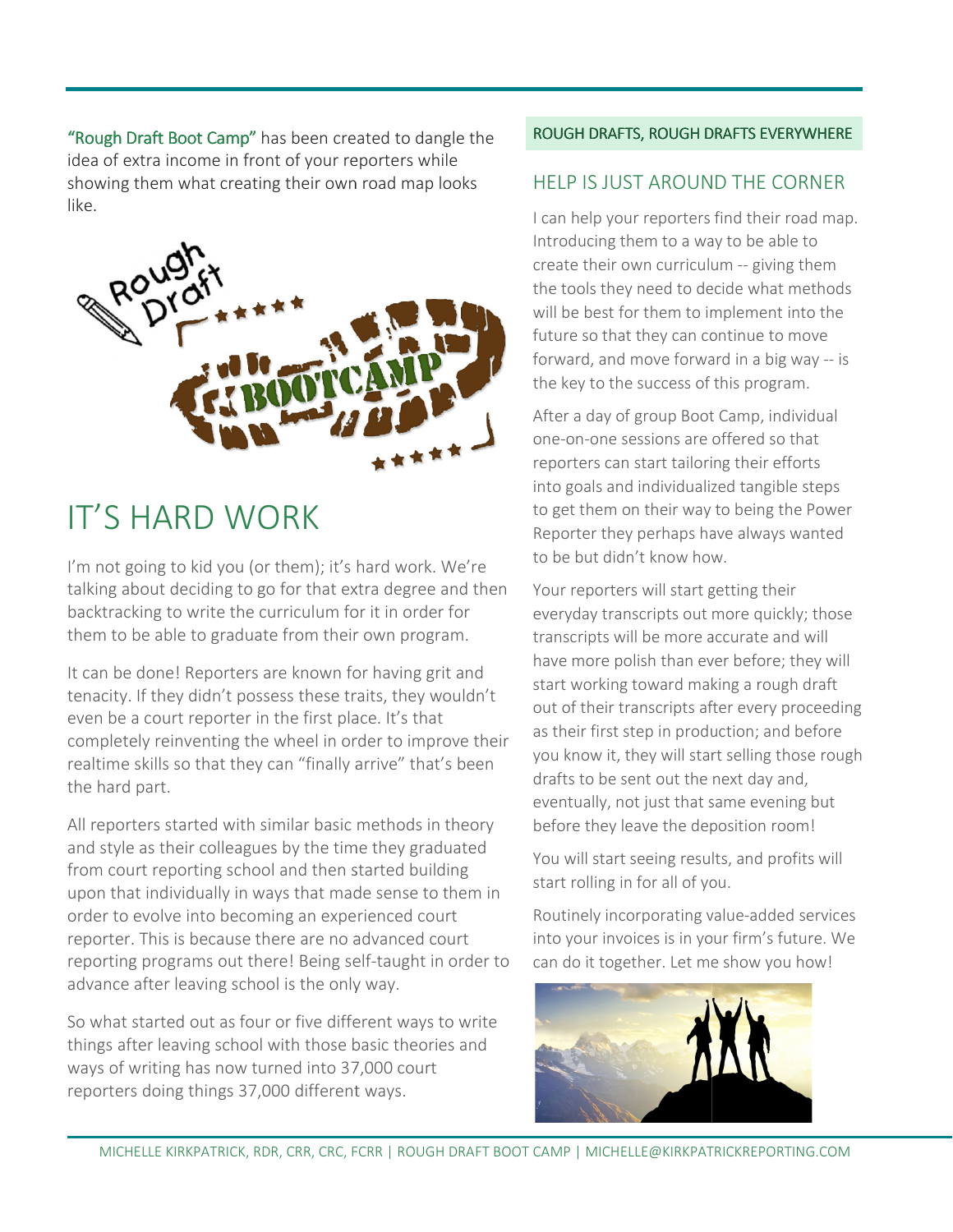#### HOW IT WORKS



## YOU BRING THE REPORTERS

I'LL BRING THE A-GAME

Your reporters have tried everything else. They have acquired gems from seminars over the years and have incorporated some of them into their writing and daily routines.

Now is the time to bring together everything they've learned in an organized way that will truly move them forward. Now is the time to show them how to make every day of writing a potential rough draft income day. Selling rough drafts will start to become a part of their weekly routine, making the payoff for them, and you, a solid, never-ending money-maker!

## ALL-DAY SESSION

#### YOUR CONVENIENCE, YOUR LOCATION

Let me come to you. Gather your reporters in a location that is accessible and convenient to you and make a plan to provide two snack breaks and a nice lunch. Six hours of CEUs for the day-long Boot Camp and another hour of CEUs available to every reporter who takes advantage of their complementary hour-long personal analysis session. \*

#### HALF-DAY SESSIONS ALSO AVAILABLE

Need to shorten this up but still get the message out and get this party started? A half day with your reporters will get them motivated and thinking about the work it will take to start doing one-on-one sessions and get them on their way to a solid plan and setting some solid goals.

Having your reporters in a group session will inspire them to buddy up and network on a more routine basis with each other. The amount of empowerment and strength they can gain from each other is amazing! And Rough Draft Boot Camp is the perfect catalyst to make this start happening for your firm. Same rate structure, same oneon-one analysis offered, just squished into half the group session time.

 \* \$100 per reporter, ten-reporter minimum. Price includes the one-hour individual analysis session for each attending reporter. (Two days for the price of one!) Travel and overnight accommodation expenses to be paid by your firm.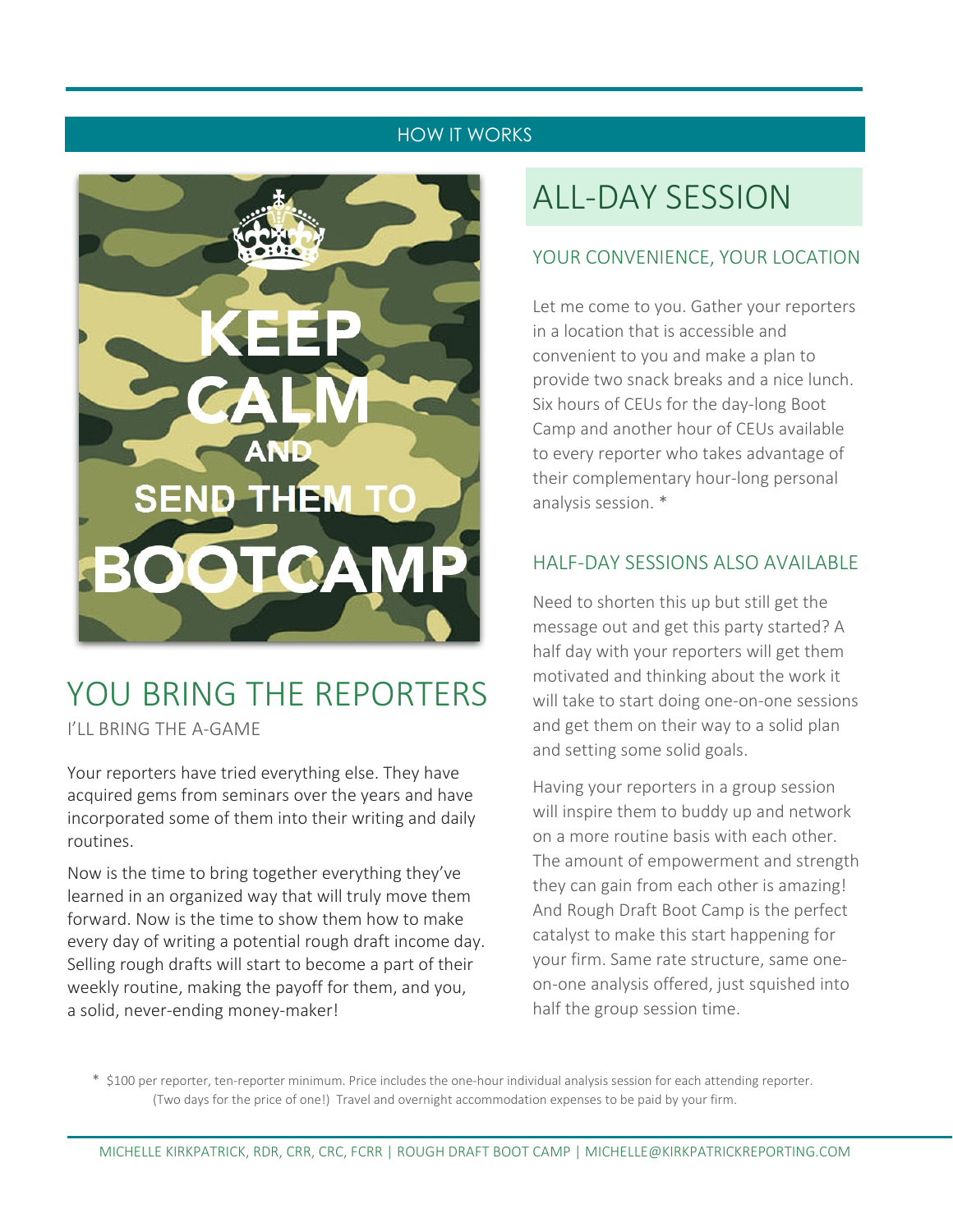## FLYER, AGENDA, AND BIO FOR REPORTERS:



Michelle Kirkpatrick PO Box 5768 Breckenridge, Colorado 720.237.9900 michelle@kirkpatrickreporting.com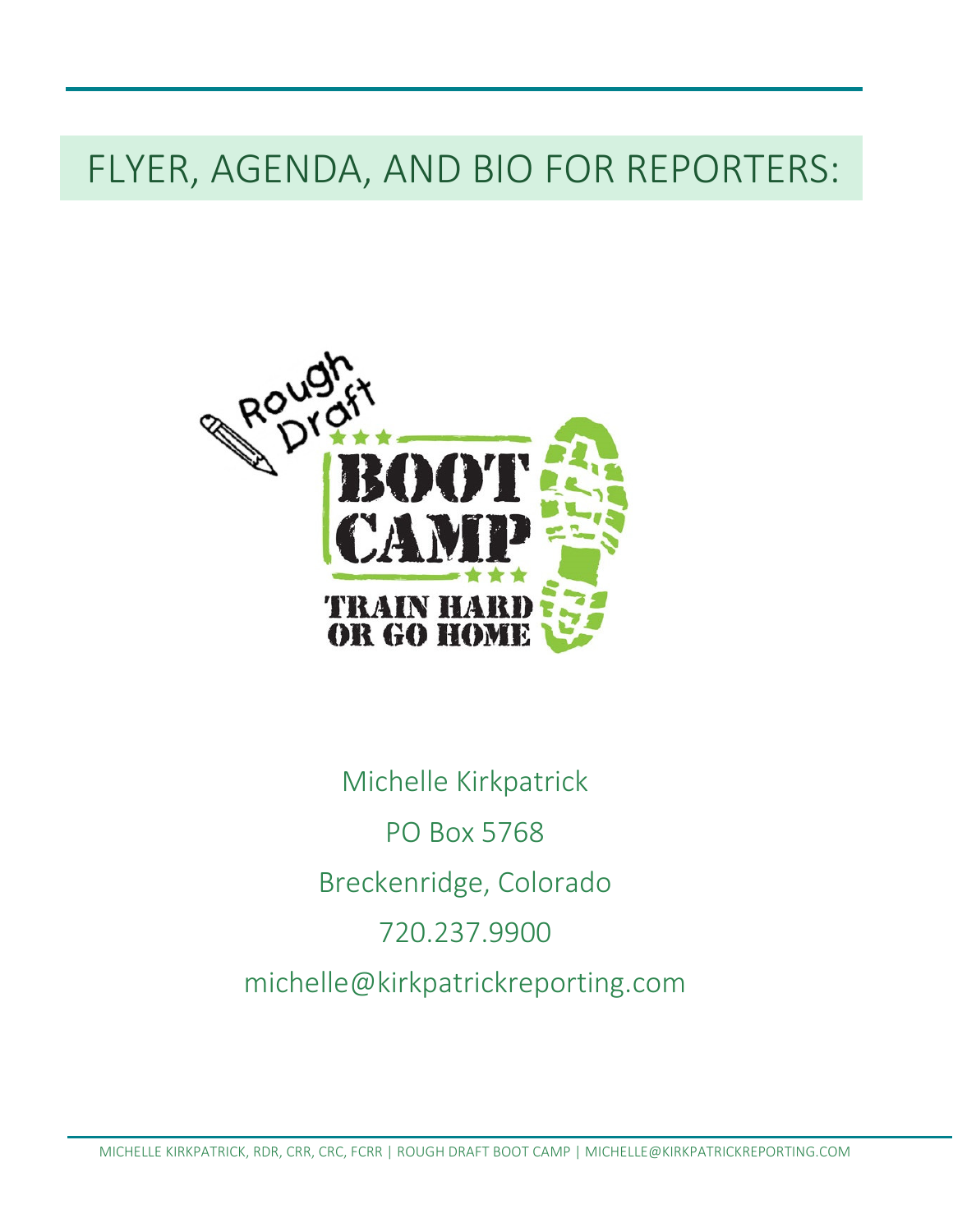## ROUGH DRAFT BOOT CAMP

PRODUCING CLEAN ROUGH DRAFTS AND SELLING THE HECK OUT OF THEM

#### HOW TO MAKE THEM, HOW TO SELL THEM, HOW TO START PUTTING \$\$ IN YOUR POCKET



## IT'S HARD WORK

#### BUT IT IS NOT GOING TO BE DONE ALL AT ONCE

The purpose of this Boot Camp is to show you, as reporters, how to take everything you've learned from other Power Reporters over the years, everything you're going to learn about what you need to know about writing in a more solid way, and channel it into creating a master plan individualized for your specific needs and wants.

There's work to do, but there is a way to make it systematic. I will show you how.

Then comes the fun part: mastering the art of creating rough drafts and learning how to sell them. When you start seeing \$\$ on the back end for all of your hard work on the front end, you are going to be amazed. The journey will be worth it, and you will love your job more than you EVER have before! Come join the fun and let me show you how you can wildly advance your writing and your profits!

#### A "CLEAN" ROUGH DRAFT

#### IT'S NOT AN "EDITED" TRANSCRIPT!

Attorneys are starting to routinely ask for a "clean" rough draft. That doesn't mean you spend the time editing the transcript and send it to them as a draft that is merely unproofed. Do you know the difference?

After reading many social media posts on this subject, and after reviewing the notes and transcripts of a few reporters, I am seeing where the confusion lies! And it's not a pretty place to be in, that confusion. These reporters have some writing theory, dictionary-building, and writing style work to do!

#### ALL IS NOT HOPELESS!

A good place to start getting your thoughts organized is a blog site I've created called PowerReporter.org. There, you will find short articles filled with tons of concepts and a place you can start wrapping your brain around the idea that, yes, you have work to do, but there is a systematic way of setting up a plan. With Rough Draft Boot Camp, I am going to show you how to do it.

The more time you spend reading and contemplating PowerReporter.org, the more prepared you will be for Boot Camp.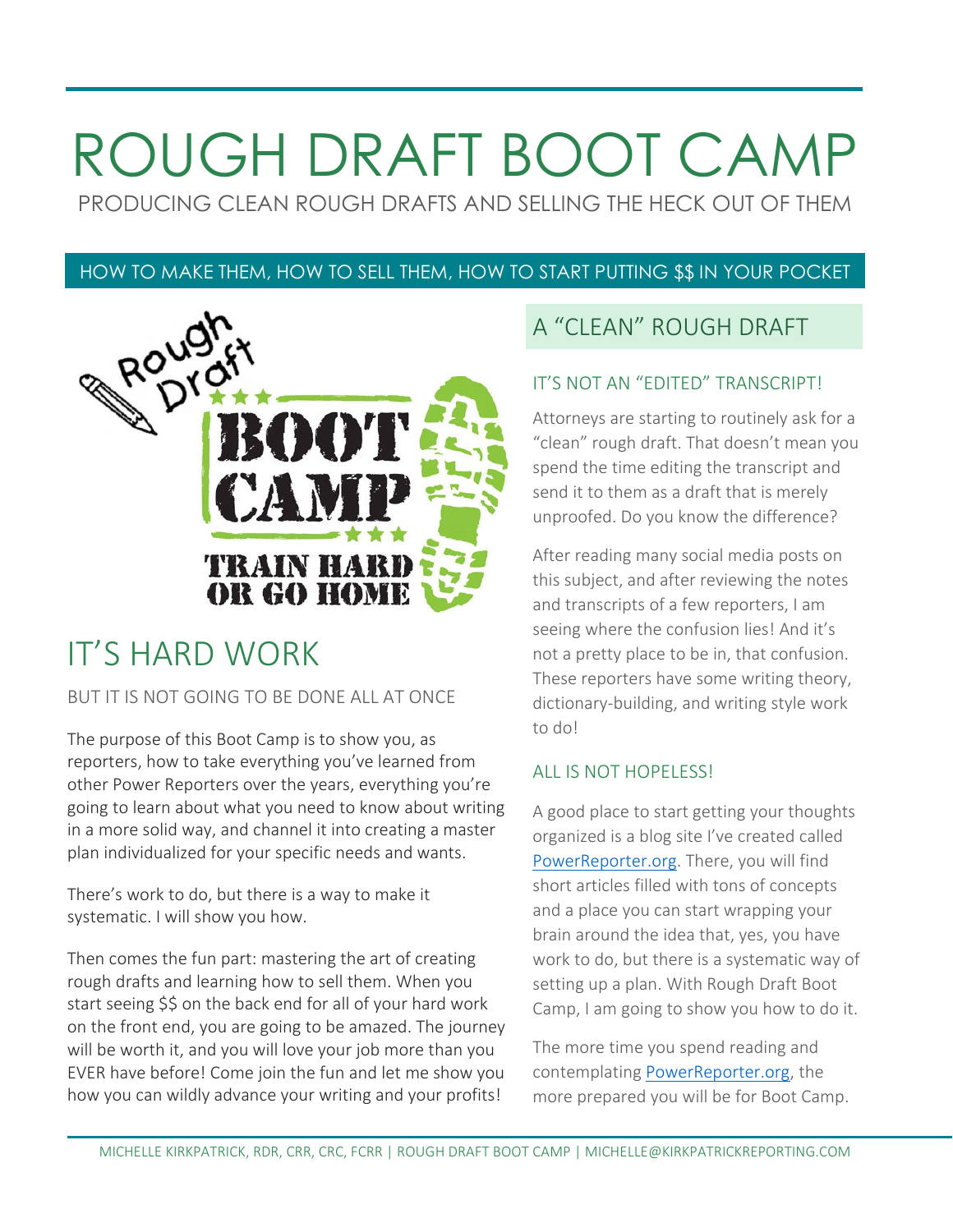#### Rough Draft Boot Camp Agenda



*Michelle Kirkpatrick, RDR, CRR, CRC, FCRR*

#### 8:30 to 10:00 a.m., .15 CEUs

The Difficulty of What Lies Before You

Nobody said it would be easy, but it is definitely doable!

Why You Have What it Takes to Advance

Pay Raises That You Can Give Yourself

Investment on the Front End Will Put More Money in Your Pocket Every Time You Write Selling Value-Added Services Means Tangible Dollars Added to Every Paycheck

#### $*10:00$  a.m. to 10:30 a.m.  $-$  Break\*\*

#### 10:30 a.m. to 12:00 p.m., .15 CEUs

Evaluation, Practice, and Analysis – Getting Dirty in the Trenches

The Power of Practicing with Intent

The Power of your Dictionary

The Power of Solid Writing on the Job and How to Get There

#### $*12:00$  p.m. to 1:30 p.m.  $-$  Lunch $**$

#### 1:30 to 3:00 p.m., .15 CEUs

The Beloved (Dreaded?) Rough Draft Transcript!

Creating a Method to the Madness that Works For You

Speaker IDs and Throw-Away Job Briefs

One-Stroke Blurbs and Figuring Out What Will Make Your Life Easier

Macros

Rough Draft Flags/Scan Stops

How to Ease Into Selling Rough Drafts – No Pressure! Just \$\$ Made in Ways That Work for You

#### $*$ 3:00 p.m. to 3:30 p.m.  $-$  Break\*\*

#### 3:30 p.m. to 5:00 p.m., .15 CEUs

#### Breakout Sessions

By Basic /Advanced CRR Writing

By Software

Dictionary Maintenance Brainstorming

How a Buddy System Can Be Incredibly Empowering

Creating a Plan of Action

Questions/Discussion Session

Invitation for Personal Analysis and Goal-Setting

(.6 CEUs for attending Boot Camp plus .1 CEU for your complimentary personal analysis session)